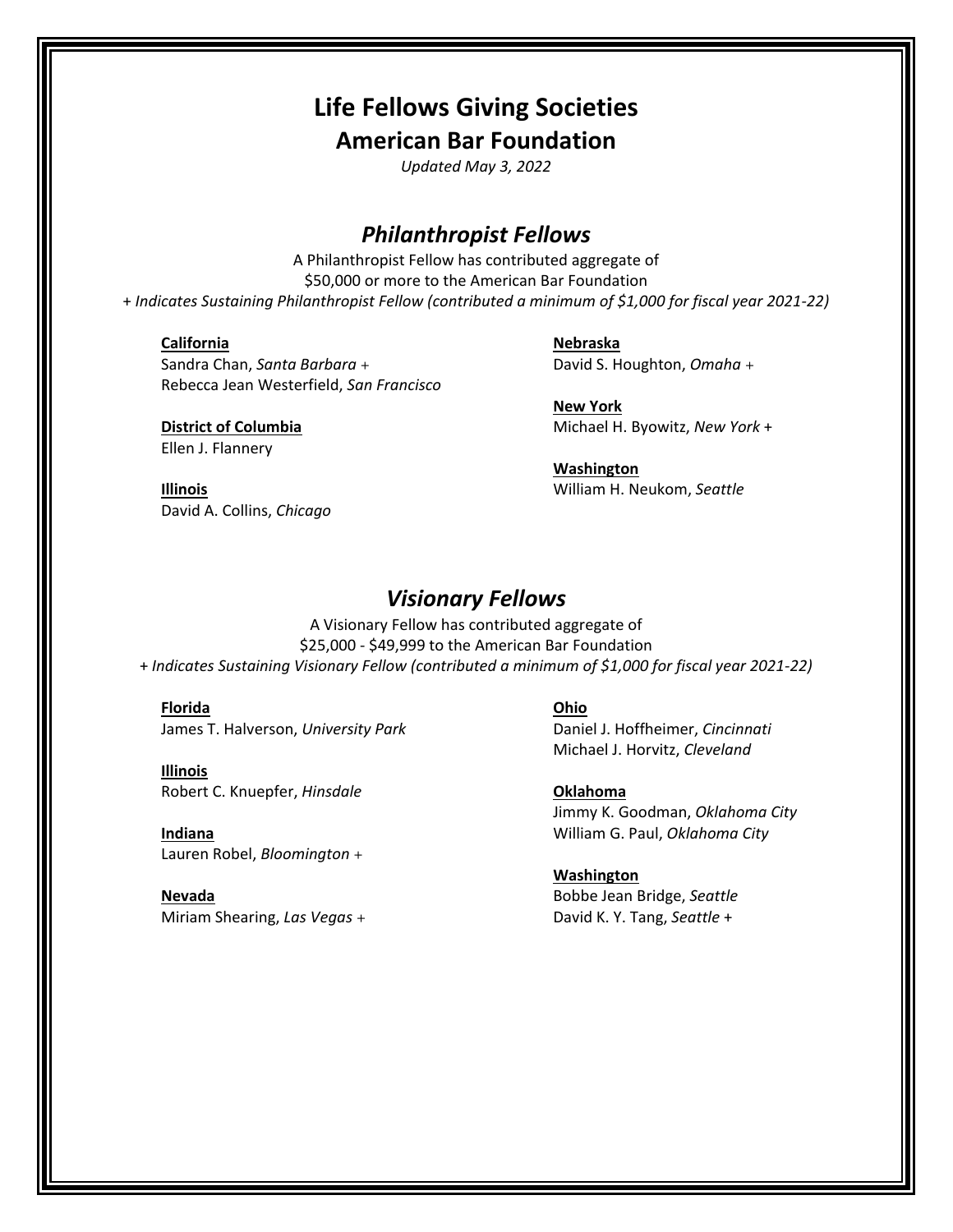# *Leadership Fellows*

A Leadership Fellow contributed aggregate of \$17,500 - \$24,999 to the American Bar Foundation + *Indicates Sustaining Leadership Fellow (contributed a minimum of \$1,000 for fiscal year 2021-22)*

# **California**

Patricia L. Glaser, *Los Angeles* + Toni Rembe, *San Francisco* Larry W. Sonsini, *Palo Alto*

**Illinois** Sophia H. Hall, *Chicago* + John P. Heinz, *Chicago* +

**Indiana** Donald W. Buttrey, *Indianapolis*

**Michigan** Reginald M. Turner, *Detroit* + **New Mexico** Peter A. Winograd*, Albuquerque*

**New York** Jonathan D. Schiller, *New York*

**South Carolina** William C. Hubbard, *Columbia*

# **International**

**Australia** Ezekiel Solomon, AM, *Sydney, NSW*

# *Benefactor Fellows*

A Benefactor Fellow has contributed an aggregate of \$10,000 - \$17,499 to the American Bar Foundation + *Indicates Sustaining Benefactor Fellow (contributed a minimum of \$500 for fiscal year 2021-22)*

**Alabama** William Thomas Coplin, Jr., *Demopolis*

**Alaska** Donna C. Willard-Jones, *Anchorage*

# **California**

Lydia Irene Beebe, *San Francisco*  Gregory M. Bergman, *Los Angeles* Elizabeth J. Cabraser, *San Francisco* Joseph W. Cotchett, *Burlingame* Sarah Gemma Flanagan, *San Francisco* + Robert V. Gunderson, Jr., *Redwood City* Stephen Sandor Korniczky, *San Diego* Theodora R. Lee, *Walnut Creek* Dennis Arnold Schoville, *San Diego* Michael Traynor, *Berkeley* Douglas R. Young, *San Francisco* +

**Colorado** Frances A. Koncilja, *Denver*

# **Connecticut**

Howard Aibel, *Weston* David O. Brownwood, *Greenwich* James B. Rosenblum, *Stamford*

# **Delaware**

Myron T. Steele, *Dover*

# **District of Columbia**

Brooksley Elizabeth Born William A. Burck + Jamie S. Gorelick Ellen M. Jakovic + Jonathan Henry Sherman Donald Alan Workman

# **Florida**

Howard Coleman Coker, *Jacksonville* K. A. Day, *Jacksonville* Jo Ann Engelhardt, *Ocean Ridge* Leonard H. Gilbert, *Tampa* John F. Harkness, Jr., *Tallahassee*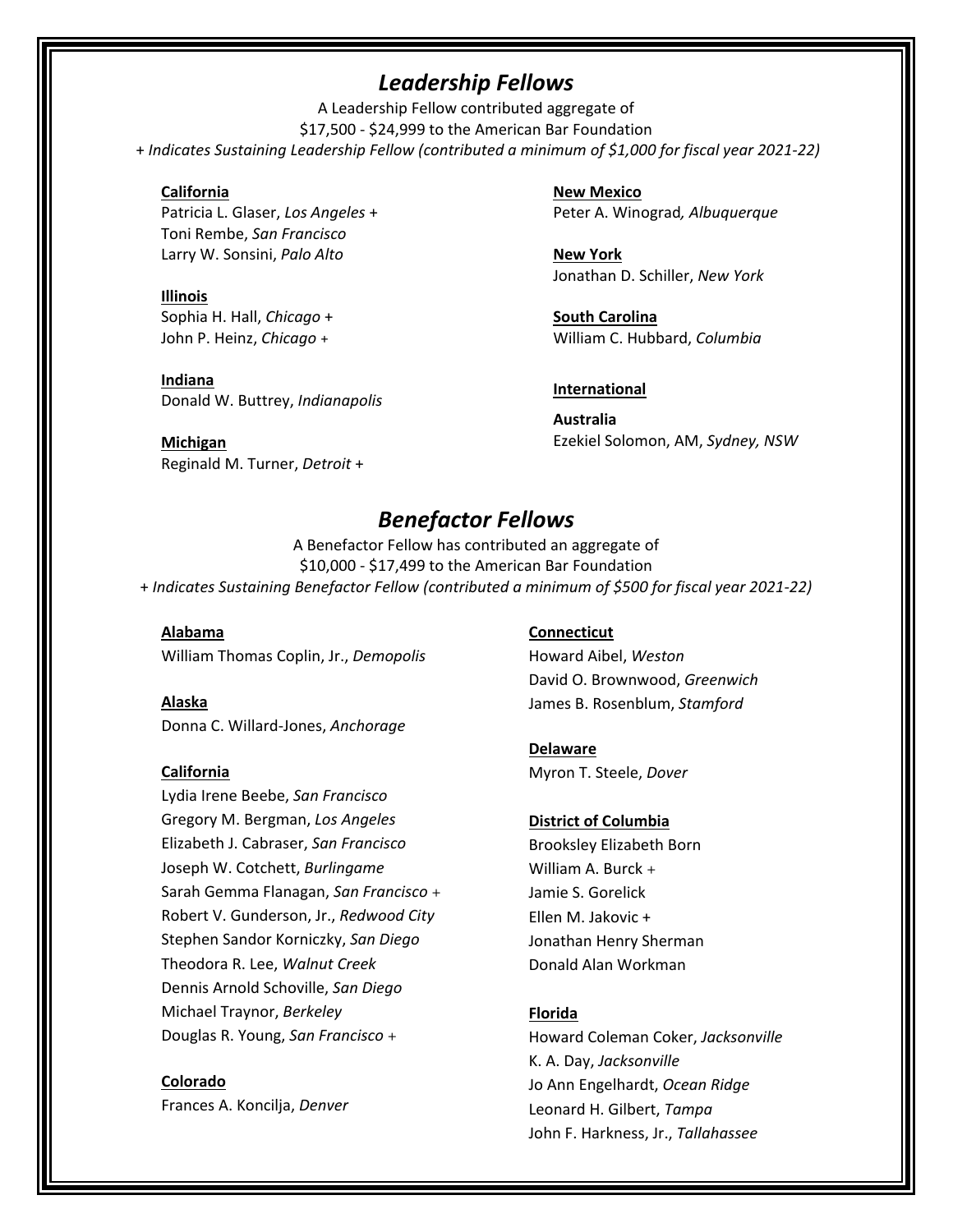## **Florida (continued)**

Joseph P. Klock, Jr., *Coral Gables* Donald R. Osborn, *Ponte Vedra Beach* +

**Georgia** Linda A. Klein, *Atlanta*

# **Illinois**

Brigitte Schmidt Bell, *Evanston* + David Powers Berten, *Chicago* Stephen S. Bowen, *Glencoe* Robert A. Clifford, *Chicago* + Keith A. Hebeisen, *Chicago* Michael J. Rooney, *St. Charles*

# **Kentucky**

Laura M. Douglas, *Louisville* Sheldon G. Gilman, *Louisville*

**Louisiana** Judy Perry Martinez, *New Orleans*

**Maryland** Timothy Joseph Abeska, *Rock Hall* Maryanne R. Lavan, *Bethesda* +

**Michigan** Avern Cohn, *Detroit* Robert F. Riley*, Southfield*

**Minnesota** Charlton Dietz, *North Oaks* Robert A. Stein, *Minneapolis* +

**Missouri** Doreen D. Dodson, *Saint Louis* +

**Nevada** Rew R. Goodenow, *Reno*

**New Jersey** Richard R. Howe, *Short Hills* Alvin Weiss, *Morristown*

**New York** James H. Carter, *New York*

#### **New York (continued)**

George S. Frazza, *New York* Robert L. Geltzer, *New York* Kathryn O. Greenberg, *New York* + Gerald J. Hayes, *New York* Steven Lyon Holley, *New York* + Robert M. Kaufman, *New York* Lori A. Martin*, New York* + Vincent F. Pitta, *New York* Yvonne S. Quinn, *New York* Ronald S. Rolfe, *New York* W. Brian Rose, *New York* Eric M. Roth, *New York* + John Sand Siffert, *New York* + Guy M. Struve, *New York* David E. Van Zandt, *New York* William J. Williams, Jr., *New York* William E. Willis, *New York*

**North Carolina** Russell M. Robinson II, Charlotte

**Ohio** Jon Hoffheimer, *Cincinnati* Richard W. Pogue, *Cleveland*

**Oregon** Edwin A. Harnden, *Portland* + Ellen F. Rosenblum, *Portland*

**Pennsylvania** James P. DeAngelo, *Harrisburg* Norman Goldberger, *Philadelphia* + Kathleen M. Shay, *Philadelphia* Bruce Lord Wilder, *Pittsburgh*

**Puerto Rico** Hector Reichard De Cardona, Jr., *San Juan*

**South Carolina** Timothy W. Bouch, *Charleston* Wilbur E. Johnson, *Charleston* +

**Texas** Jerry Lastelick, *Dallas* Scott F. Partridge, *Houston*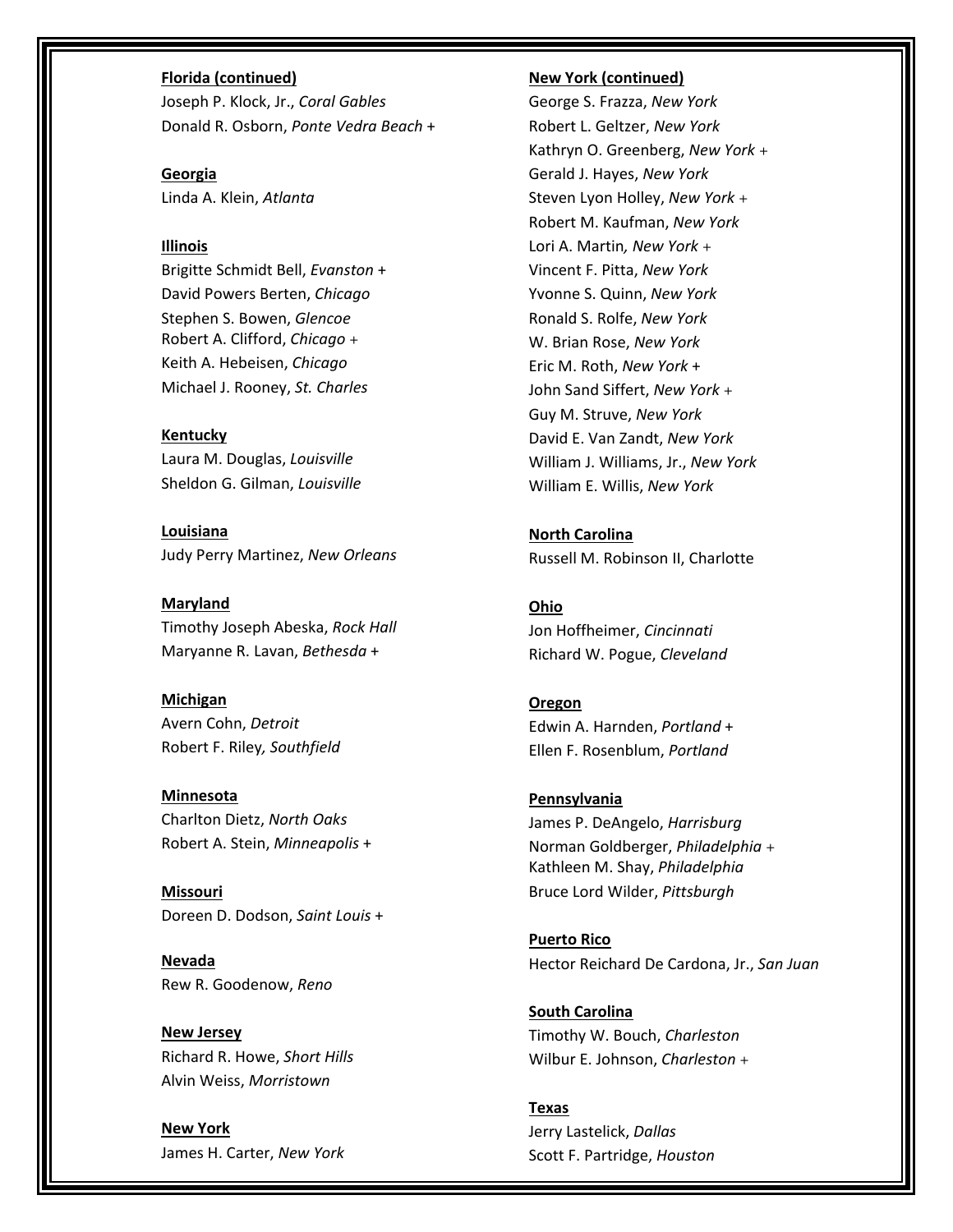### **Texas (continued)**

James B. Sales, *Houston* Charles W. Schwartz, *Houston* Walter L. Sutton Jr., *Dallas*

**Vermont** E. Thomas Sullivan, *Burlington* +

**Virginia** Irwin Mark Cohen, *McLean* Robert J. Grey, Jr., *Richmond*

**Washington** Paula E. Boggs, *Sammamish* + John R. Connelly, Jr., *Tacoma* Jerome Farris, *Seattle*

**Washington (continued)** Kathleen Joan Hopkins, *Seattle* Douglas A. Jacobsen, *Bellingham*

**West Virginia** Dan O. Callaghan, *Summerville*

**Wisconsin** John S. Skilton, *Madison*

**Wyoming** Gregory C. Dyekman, *Cheyenne* +

**International Nigeria** Adebayo Oriola, *Lagos*

# *Patron Fellows*

A Patron Fellow has contributed an aggregate of \$5,000 - \$9,999 to the American Bar Foundation + *Indicates Sustaining Patron Fellow (contributed a minimum of \$500 for fiscal year 2021-22)*

## **Alabama**

Mary Margaret Bailey, *Mobile* Lee Rimes Benton, *Birmingham* John L. Carroll, *Birmingham*  Christy D. Comstock, *Fayetteville* Joseph A. Fawal, *Birmingham* Deborah J. Long*, Moutain Brk.* George M. "Jack" Neal, Jr., *Birmingham* Claud Dent Neilson, *Demopolis* Irving Silver, *Mobile* Malcolm B. Street, Jr*., Anniston* + H. Thomas Wells, Jr., *Birmingham* Frank Moseley Wilson, *Montgomery* James Jerry Wood, *Montgomery*

# **Alaska**

Margaret Deborah Stock, *Anchorage* + James E. Torgerson, *Anchorage*

## **Arizona**

Janet Ellen Barton, *Phoenix* Donald W. Bivens, *Phoenix* Lauren James Caster, *Phoenix* + Paul F. Eckstein, *Phoenix* + Cecil B. Patterson, *Chandler* + Patricia Lee Refo, *Phoenix*

**Arizona (continued)** Charles William Wirken, *Phoenix*

### **Arkansas**

H. William Allen, *Little Rock* Cynthia E. Nance, *Fayetteville* +

# **California**

Patti L. Abramson, *Livermore* Russell James Austin, *Sacramento* + James Joseph Banks, *Sacramento* Jane H. Barrett, *Los Angeles* Michael W. Bien, *San Francisco* Ann Cathcart Chaplin, *San Diego* Mariano-Florentino Cuellar, *Menlo Park* A. Darby Dickerson, *Los Angeles* James J. Elacqua, *Palo Alto* Laura Viviana Farber, *Pasadena* + Michelle Greer Galloway, *Palo Alto* John A. Girardi, *Los Angeles* Thomas V. Girardi, *Los Angeles* Sibylle Grebe, *Torrance* James T. Haight, *Pasadena* Harry L. Hathaway, *Los Angeles* Henry L. Hecht, *Berkeley* James J.S. Holmes, *Los Angeles*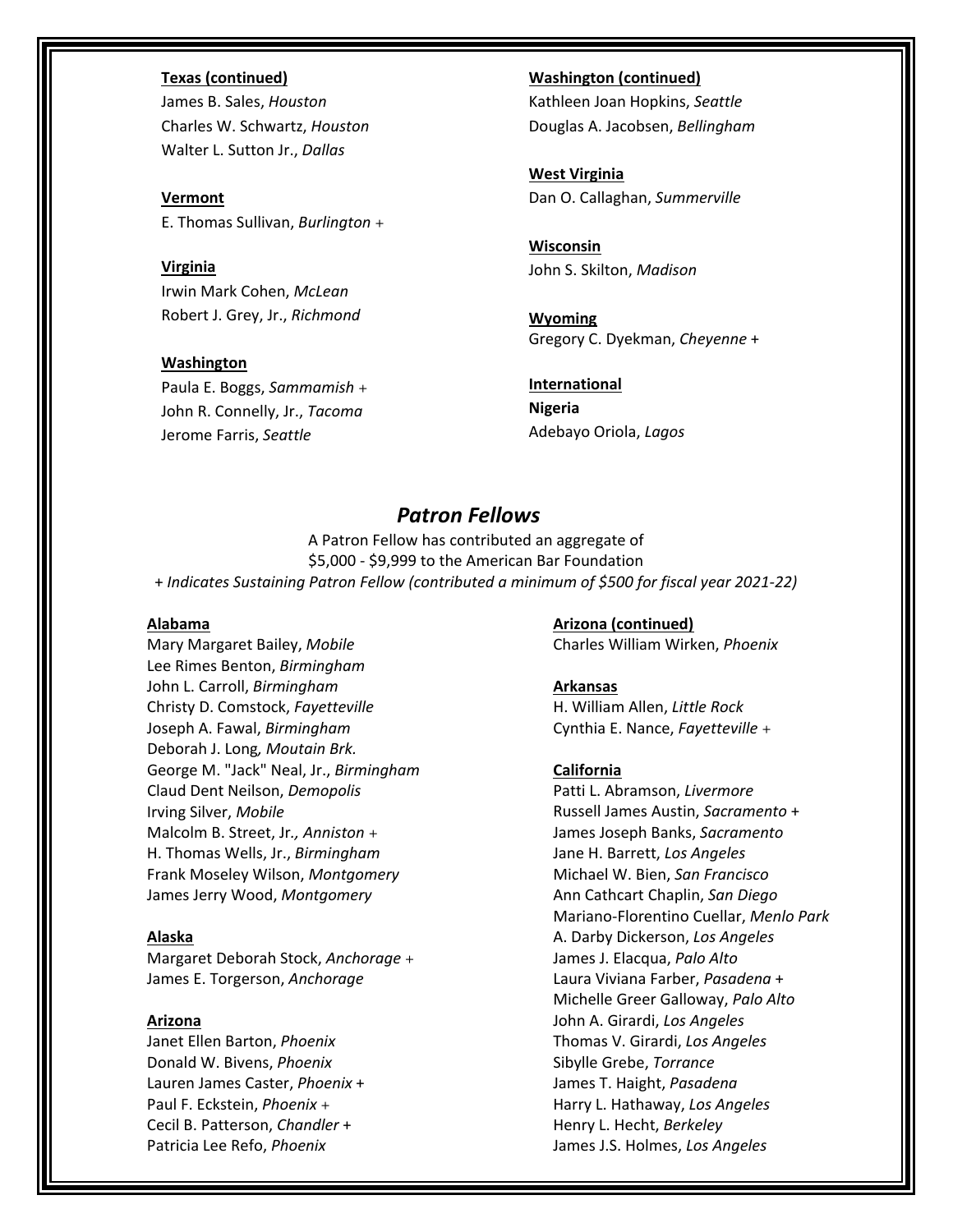# **California (continued)**

Earl Johnson, Jr., *Los Angeles* Loren Kieve, *San Francisco* + Ronald Larson, *Saint Helena* Leslie E. Lo Baugh, Jr., *Los Angeles* Kurt W. Melchior, *San Francisco* George J. Mihlsten, *Los Angeles* Richard W. Millar, Jr., *Irvine* John B. Power, *Beverly Hills* Bruce M. Ramer, *Beverly Hills* Robert M. Raymer, *San Francisco* Patrick G. Rogan, *Malibu* David M. deRubertis, *Studio City* Marvin Sears, *Los Angeles* Marc M. Seltzer, *Los Angeles* Thomas F. Smegal, Jr., *San Francisco* Charles A. Storke, *San Francisco* Christopher Tayback*, Los Angeles* + Michael J. Van Zandt, *San Francisco* Richard C. Watters, *Fresno* Pauline A. Weaver, *Fremont* Beth R. K. Whittenbury, *Rancho Palos Verdes* Travers D. Wood*, Los Angeles* +

### **Colorado**

Lyle Richard Bratton, *Gunnison* Hubert A. Farbes, Jr., *Denver* Robert F. Hill, *Denver* L. Tyrone Holt, *Denver* + David W. Robbins, *Denver* Peter H. Schwartz, *Denver* +

#### **Connecticut**

Harold C. Buckingham, Jr., *Bloomfield* William H. Clendenen, Jr., *New Haven* Stephen J. Curley, *Stamford* Rosemary E. Giuliano*, Woodbury* + Barry C. Hawkins, *Stamford* Ben W. Heineman, Jr., *New Canaan* Charles C. Kingsley, *New Haven* Amanda Jones, *Hamden* Christopher H. Lunding, *Riverside* Linda L. Randell, *Hamden* + James B. Rosenblum, *Stamford* Lynne Ann Ustach, *New Britain* Owen B. Walsh, *Madison*

#### **Delaware**

Robert J. Krapf, *Wilmington* Henry duPont Ridgely, *Wilmington* Walter K. Stapleton, *Wilmington* Thomas P. Sweeney*, Wilmington*

#### **District of Columbia**

Daniel F. Attridge Sylvia Bacon Steven H. Brose Charles N. Brower John G. Buchanan III Francis D. Carter James J. Casey, Jr. Mark D. Colley + Peter B. Edelman + David Charles Frederick Thomas A. Gottschalk Renie Yoshida Grohl John S. Guttmann James Hamilton Sheila S. Hollis Zona F. Hostetler Edwin E. Huddleson III James F. Jorden William F. Kroener III David Lashway H. Alexander Manuel Amy Lynn Neuhardt Tram Nguyen Jack H. Olender John F. Olson Carter G. Phillips + Elise Rabekoff James F. Rill Barbara M. Rossotti Henry C. Su Thomas M. Susman Marna S. Tucker Steven T. Walther Roger E. Warin Benjamin F. Wilson

### **Florida**

Joseph W. Armbrust, Jr., *Jupiter* Rosemary E. Armstrong, *Tampa* Janice Gambino Barone, *The Villages* Bruce H. Bokor, *Clearwater* Richard P. Cole, *Miami* Richard H. Critchlow, *Miami* M. Douglas Dunn, *Naples* + Glenn Phillip Falk, *Coral Gables* Robert R. Feagin III, *Tallahassee* Jeffrey D. Fisher, *West Palm Beach* Dori B. Foster-Morales, *Miami* Sandra Greenblatt, *Coral Gables* Anthony J. Griffith, *Clearwater* Merrick Lawrence Gross, *Miami*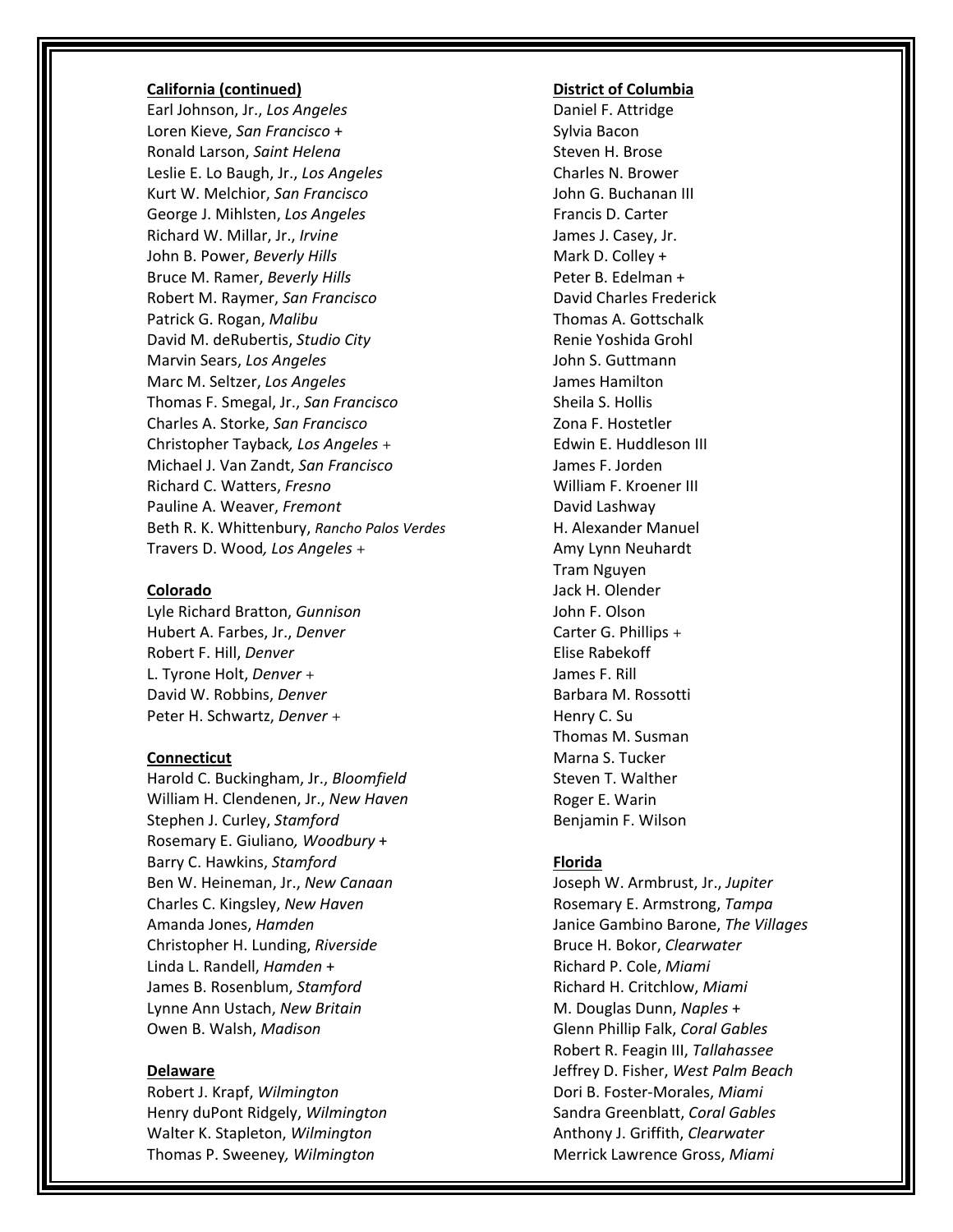#### **Florida (continued)**

Stuart Z. Grossman, *Coral Gables* Benjamin H. Hill III, *Tampa* Robert D. Klausner, *Plantation* Edward F. Koren, *Lakeland* Jane Kreusler-Walsh, *West Palm Beach* Arthur W. Leibold, Jr., *Tequesta* John Robert Marks III, *Tallahassee* Joseph G. Nassif, *Estero* Robert L. Parks, *Miami* Roderick Norman Petrey, *Coral Gables* Robert M. Rhodes, *Jacksonville* James C. Rinaman, *Jacksonville* Angela E. Rodante, *Tampa*  Gary L. Sasso, *Tampa* Don Slesnick, *Coral Gables* + Thomas W. Snook, *Miami*  Neal R. Sonnett, *Miami* Sidney A. Stubbs, Jr., *West Palm Beach* Joseph Thacker, *Naples* Norman M. Waas, *Coral Gables* Bill Wagner, *Tampa* Stephen N. Zack*, Miami*

#### **Georgia**

W. Randall Bassett, *Atlanta* John D. Comer, *Macon* H. Mitchell Dunn, Jr., *Savannah* Gerald M. Edenfield, *Statesboro* Ronald J. Freeman, *Union City* Jeffrey R. Kuester, *Atlanta* Stephen Thomas LaBriola, *Atlanta* Charles Arthur Marvin, *Atlanta* Hedy Silver Rubinger, *Atlanta* Charity Scott, *Atlanta* Rita A. Sheffey, *Atlanta* David E. Shipley, *Athens* + Hezekiah Sistrunk, Jr., *Atlanta* +

#### **Illinois**

Ann E. Acker, *Hinsdale* Robert O. Ackley, *Round Lake* + Philip S. Beck, *Chicago* Laurel G. Bellows, *Chicago* Daniel A. Boehnen, *Chicago* Wilber H. Boies, *Chicago* John W. Butler, Jr., *Chicago* + David K. Callahan, *Chicago* James R. Carter, *Peoria* Christine M. Castellano, *Westchester* Thomas A. Clancy, *Evanston* Thomas A. Cole, *Kenilworth*

#### **Illinois (continued)**

Robert J. Cunningham, *Chicago* Michael K. Demetrio, *Chicago* Paul E. Freehling, *Chicago* + Richard C. Godfrey, *Chicago* Thomas Z. Hayward, Jr., *Barrington Hills* William Heinz, *Chicago* John J. Held, *Winnetka* Donald B. Hilliker, *Chicago* Erin E. Kelly, *Chicago* Diana C. Liu, *Chicago* Eric N. Macey, *Chicago* Lawrence A. Manson, *Evanston* + Michael E. Massie, *Galva* Adrianne C. Mazura, *Chicago* John H. Morrison, *Evanston* David Bond Mueller, *Peoria* Eric A. Oesterle, *Glen Ellyn* John J. O'Malley, *Chicago* Anne Pramaggiore*, Chicago* + Joseph A. Power, Jr.*, Chicago* Harry J. Roper, *Chicago* David S. Ruder, *Chicago* Edward F. Ryan, *Burr Ridge* Robert W. Sacoff, *Chicago* Richard J. Rappaport, *Mundelein* J. Robert Robertson, *Chicago* R. Eric Robertson, *Granite City* Brigitte Schmidt Bell, *Evanston* Carole Silver, *Chicago* Mary L. Smith, *Lansing* Barry Sullivan, *Chicago* + Lott H. Thomas, *Champaign* Preston McCullough Torbert, *Chicago* Carles B. Wolf, *Oak Park* Jia Zhao*, Chicago* + Andrea Zopp, *Chicago*

#### **Indiana**

Holiday H. McKiernan, *Indianapolis* Viola J. Taliaferro, *Bloomington*

#### **Iowa**

Frank J. Carroll, *Des Moines* Roxanne Barton Conlin, *Des Moines*

# **Kansas**

James Bartimus, *Leawood* Gerald L. Rushfelt, *Kansas City*

**Kentucky** Norman E. Harned, *Bowling Green*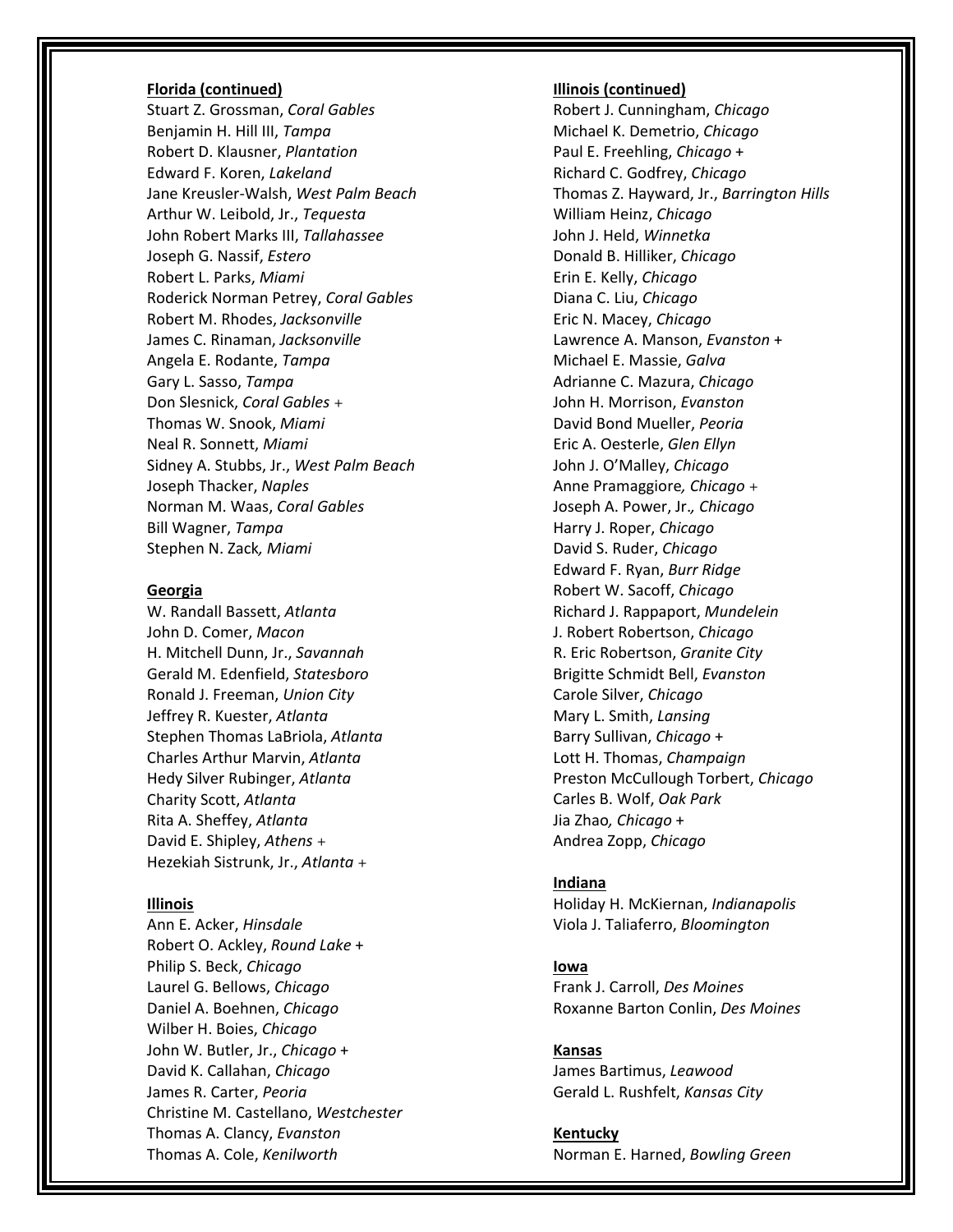## **Kentucky (continued)**

Robert Harvey Johnston II, *Bowling Green* Herbert D. Sledd, *Lexington* Palmer Gene Vance II, *Lexington*

#### **Louisiana**

Stephen J. Herman, *New Orleans* Michael J. Mestayer, *New Orleans* Patrick C. Morrow, *Opelousas* Frank X. Neuner, Jr., *Lafayette* Jimmie Cecil Peters, *Jena* John Dale Powers, *Baton Rouge* Leopold Zangwill Sher, *New Orleans* Phillip A. Wittmann, *New Orleans*

## **Maine**

Roger A. Putnam, *Portland* William A. Rogers, Jr., *Bath*

## **Maryland**

Robert M. Bell, *Baltimore* Richard O. Berndt, *Baltimore* Peter Buscemi, *Chevy Chase* Kathleen O'Ferrall Friedman, *Baltimore* Herbert S. Garten, *Baltimore* Henry H. Hopkins, *Gibson Island* James A. Kenney III*, Leonardtown* Ava E. Lias-Booker, *Baltimore* Judith A. Miller, *Chevy Chase* Diana M. Savit, *Bethesda*

#### **Massachusetts**

Samuel Adams, *Boston* Lisa Gayle Arrowood, *Boston* Levin H. Campbell, *Concord* Jeffrey L. Hirsch, *Boston* Kay H. Hodge, *Boston* William F. Joy, *Boston* Stanley Keller, *Boston* Amy Cashore Mariani, *Boston* + Angela Onwuachi-Willig, *Boston* + Lauren Stiller Rikleen, *Wayland* Mitchel S. Ross, *Boston* + Mindee Wasserman, *Boston*

#### **Michigan**

Edward H. Cooper, *Ann Arbor* Thomas William Cranmer, *Troy* Robert J. Diehl, Jr., *Detroit* Pamela Chapman Enslen, *Kalamazoo* George William Gregory*, Troy* Catherine Stevens McClure, *Chelsea*

**Michigan (continued)** Lee T. Silver, *Grand Rapids*

## **Minnesota**

Gail Dyer Baker, *Rochester* Jerry W. Blackwell, *Minneapolis*  Steve A. Brand, *Minneapolis* Bradley Clary, *Minneapolis* David S. Doty, *Minneapolis* Jamie L. Forman, *Minneapolis* William E. Fox*, Minneapolis* Spiwe L. Jefferson, *Minneapolis* Thomas C. Leighton, *Eagan* Juanita B. Luis, *Little Canada* Marc J. Manderscheid, *Saint Paul* David C. Moody, *Willmar*

## **Mississippi**

Benjamin E. Griffith, *Oxford* John G. Corlew, *Jackson* Joe Sam Owen, *Gulfport* Joy L. Phillips, *Gulfport* George M. Simmerman, Jr., *Pascagoula*

#### **Missouri**

Susan Frelich Appleton, *Saint Louis* C. Ronald Baird, *Springfield* Edward L. Dowd, Jr.*, Saint Louis* + Maurice B. Graham, *Saint Louis* Sam F. Hamra, *Springfield* Raymond Lee Massey*, Saint Louis* James C. Mordy, *Kansas City* Maury B. Poscover, *Saint Louis* Robert G. Russell*, Sedalia* Harvey Tettlebaum*, Jefferson City* H. A. Walther, *Columbia*

#### **Montana**

Robert M. Carlson, *Butte* + Robert W.Minto, Jr., *Missoula* J. Anthony Patterson, Jr., *Kalispell* Matthew B. Thiel, *Missoula* +

## **Nebraska**

D.C. Bradford III, *Omaha* Daniel P. Chesire, *Omaha* James W. Hewitt, *Lincoln* Kile W. Johnson, *Lincoln* William J. Mueller*, Lincoln* + Kim M. Robak, *Lincoln* Amy Van Horne, *Omaha*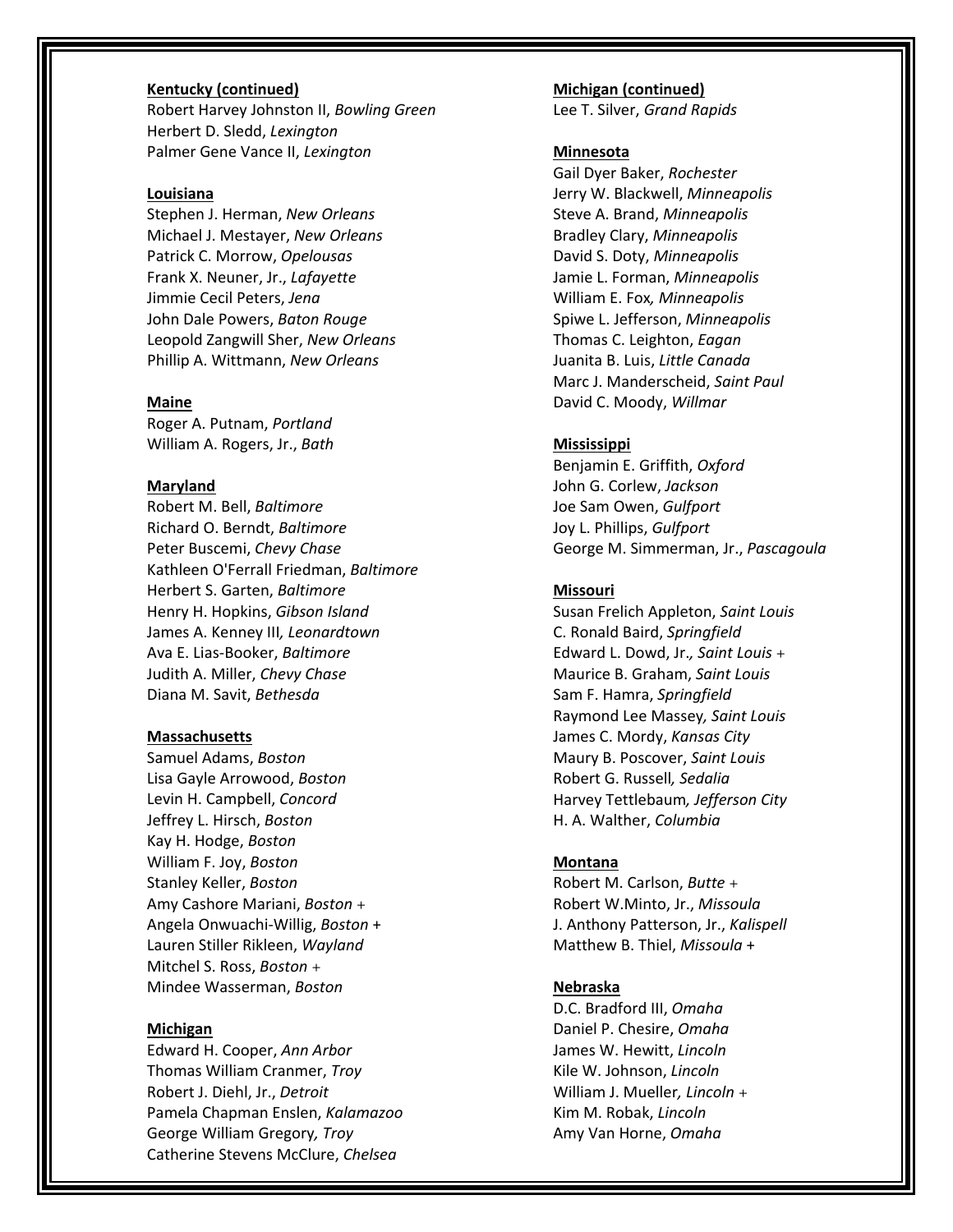# **Nevada**

Deborah A. Agosti, *Reno* Nancy A. Becker, *Las Vegas* Herbert J. Santos, Jr., *Reno*

#### **New Hampshire**

Jack B. Middleton, *Manchester* Jennifer L. Parent*, Manchester* Lisa T. Stewart, *Portsmouth* +

#### **New Jersey**

Paul R. D'Amato, *Egg Harbor Township* M. Douglas Dunn, *New Vernon* + Raymond S. Londa, *Elizabeth* Robert A. Longhi, *Plainfield* Frances S. Margolis, *Mountainside* Jay J. Rice, *Roseland* Harold J. Ruvoldt, Jr., *Moonachie* Floyd Shapiro*, Morristown* Joel D. Siegal*, Newark* Rayman L. Solomon, *Camden* Donald J. Volkert, Jr., *Roseland* +

#### **New Mexico**

Paul A. Kastler, *Raton* Roberta Cooper Ramo, *Albuquerque* Charles I. Wellborn, *Albuquerque*

#### **New York**

Arthur N. Abbey, *New York* Edward A.K. Adler, *Port Washington* Gerald Aksen, *New York* + Mark H. Alcott, *New York* David Boies, *Armonk* Mary McInnis Boies, *Armonk* Alec Y. Chang, *Pound Ridge* Sylvia Fung Chin, *Rye* + Terrence M. Connors, *Buffalo* Denis F. Cronin, *New York* + Harvey P. Dale, *New York* Dorothy Eisenberg, *Westhampton* Mitchell S. Eitel, *New York* Adam O. Emmerich, *New York* John D. Feerick, *New York* Lucas A. Ferrara, *New York* Austin T. Fragomen, Jr., *New York* Michael Fricklas, *New York* Donald Fried, *New York* + James Gadsden, *New York* Bruce A. Green*, New York* + John H. Hall, *New York* Philip M. Halpern, *White Plains*

#### **New York (continued)**

Andrew L. Herz, *New York* Candace M. Jones, *New York* E. Stewart Jones, Jr., *Troy* Robert E. Juceam, *Manhasset* Michael P. Kessler, *New York* Philip J. Kessler, *New York* Alan W. Kornberg, *New York* William F Kuntz II, *Brooklyn* Thomas R. Lalla, Jr., *Chappaqua* Carol F. Lee, *New York*  Ann B. Lesk, *New York* Susan B. Lindenauer, *New York* Lorraine S. McGowen, *New York* + Scott D. Miller, *New York* Thomas J. Moloney, *New York* + Robert H. Mundheim*, New York* + Kay C. Murray, *New York* Gary Philip Naftalis, *New York* Bernard W. Nussbaum, *New York* Iriving H. Picard, *New York* Anna Theresa Pinedo, *New York* Alan S. Rachlin, *New York* Kathryn E. B. Robb*, New York* Barbara Paul Robinson, *New York* Nicholas A. Robinson, *Sleepy Hollow* Carmine A. Rubino, *New York* Deborah A. Scalise*, Scarsdale* Michael L. Schler, *New York* + Sanford J. Schlesinger*, New York* H. Richard Schumacher, *New York* David A. Schwartz, *New York* Christopher A. Seeger, *New York* Adam Seiden, *Mount Vernon* + James R. Silkenat, *New York* James L. Stengel, *New York* + Alan J. Stone, *New York* + Ronald J. Tabak, *New York* Don H. Twietmeyer, *Rochester* Paul Vizcarrondo, Jr., *New York* Stephen R. Volk, *New York* Mary Kay Vyskocil, *New York* Sol Wachtler*, Manhasset* Ellen G. Yost, *New York* Stephen P. Younger, *New York* + Philip Zhang*, New York* Howard Zucker*, New York*

#### **North Carolina**

E. Osborne Ayscue, Jr., *Charlotte* Robert H. Edmunds, Jr., *Greensboro* + Michael Donwell Gunter, *Winston Salem*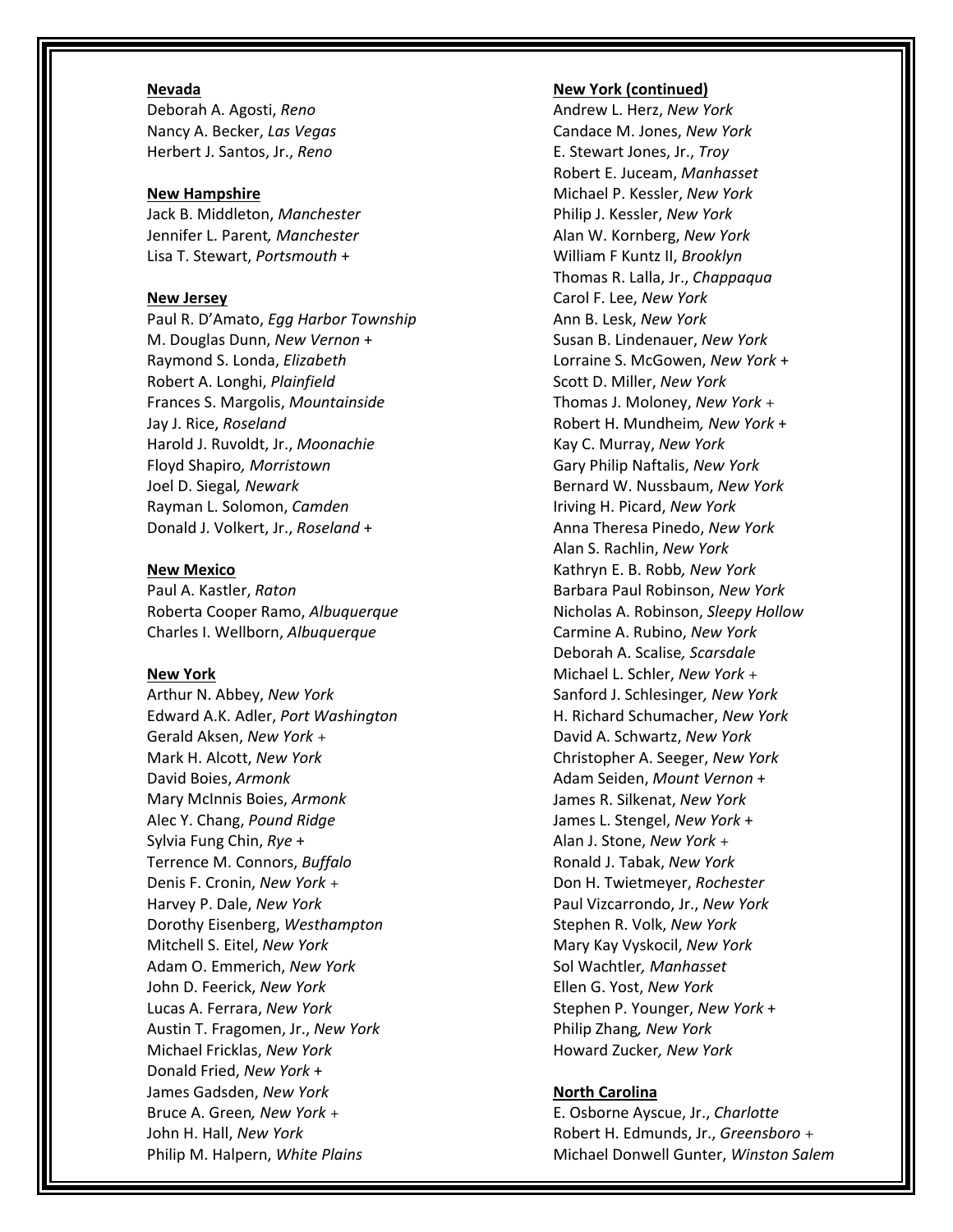**North Carolina (continued)** John Haworth, *High Point* W. Stell Huie, *Highlands*

**North Dakota** Sarah Elizabeth Parker, *Raleigh* Paul F. Richard*, Fargo*

# **Ohio**

Katherine D. Brandt, *Cleveland* Joseph Cirigliano, *Avon* Jeffrey Alan Lipps, *Columbus* Jon M. Sebaly, *Dayton*

#### **Oklahoma**

Deborah Ann Browers Barnes, *Tulsa* Mark W. Curnutte, *Vinita* + John A. Gaberino, Jr., *Tulsa* V. Burns Hargis, *Stillwater* Graydon Dean Luthey, Jr., *Tulsa* John W. Norman*, Oklahoma City* + James M. Sturdivant, *Tulsa*

## **Oregon**

Alice M. Bartelt, *Portland* Bernard Jolles, *Portland*

#### **Pennsylvania**

James R. Antoniono, *Greensburg* Sara A. Austin, *York* Curtis H. Barnette, *Bethlehem* Amelia H. Boss, *Philadelphia* William H. Brown III, *Haverford* Arthur Thomas Donato, Jr., *Media* Susan Beth Farmer, *University Park*  Don P. Foster, *Philadelphia* Leon P. Haller, *Harrisburg* Lawrence T. Hoyle, Jr., *Philadelphia* Justin M. Johnson, *Pittsburgh* Thomas E. Kopil, *Langhorne* Robert Henry Louis, *Philadelphia* Barbara N. Lyons, *Doylestown* John E. Osborn, *Chadds Ford* Charles J. Queenan, Jr., *Pittsburgh* Abraham Charles Reich, *Philadelphia* + Jack A. Rounick, *Norristown* Paul H. Saint-Antoine, *Philadelphia* Joan N. Stern, *Philadelphia* Richard S. Wiedman*, Pittsburgh* +

#### **Puerto Rico**

Jorge R. Jimenez, *San Juan*

**Puerto Rico (continued)** Carlos A. Rodriguez-Vidal, *San Juan*

## **South Carolina**

J. Michelle Childs. *Columbia* John D. Elliott, *Columbia* William Andrew Gowder Jr.*, North Charleston* + I.S. Leevy Johnson, *Columbia* James K. Lehman, *Columbia* Joseph F. Rice, *Mount Pleasant* + Pamela Jane Roberts, *Columbia* Andrew John Savage III, *Charleston* Marguerite Willis, *Columbia* +

### **South Dakota**

Robert B. Frieberg, *Beresford*  Charles M. Thompson, *Pierre* Linda Lea M. Viken, *Rapid City*

## **Tennessee**

Charles M. Thompson, *Pierre* T. Maxfield Bahner, *Chattanooga* Leo Bearman, *Memphis* Robert L. Childers, *Memphis* David M. Cook, *Memphis* Bernice B. Donald, *Memphis* Albert C. Harvey, *Memphis* Aubrey B. Harwell, Jr., *Nashville* Barbara Mendel Mayden, *Nashville* Linda Strite Murnane, *Xenia* Marcia M. McMurray, *Cleveland* + Howard T. Wall III, *Franklin*

#### **Texas**

Barry Abrams, *Houston* James Robert Arnett II, *Dallas* Scott J. Atlas, *Houston* David J. Beck, *Houston* Martin D. Beirne, *Houston* Steven Alan Bennett, *San Antonio* Stanley Louis Blend, *San Antonio* + John T. Cabaniss, *Houston* Bennett W. Cervin, *Dallas* + John Allen Chalk, Sr., *Fort Worth* James Vinson Derrick, Jr., *Houston* + Kelly Frels, *Houston* Lisa M. Frenkel, *Dallas* + W. Royal Furgeson, Jr., *Dallas* John Ralph Gilbert, *Lake Jackson* Melanie Gray, *Houston* Jennifer B. Hogan*, Houston* Jo Ann Jay Howard, *Austin* +